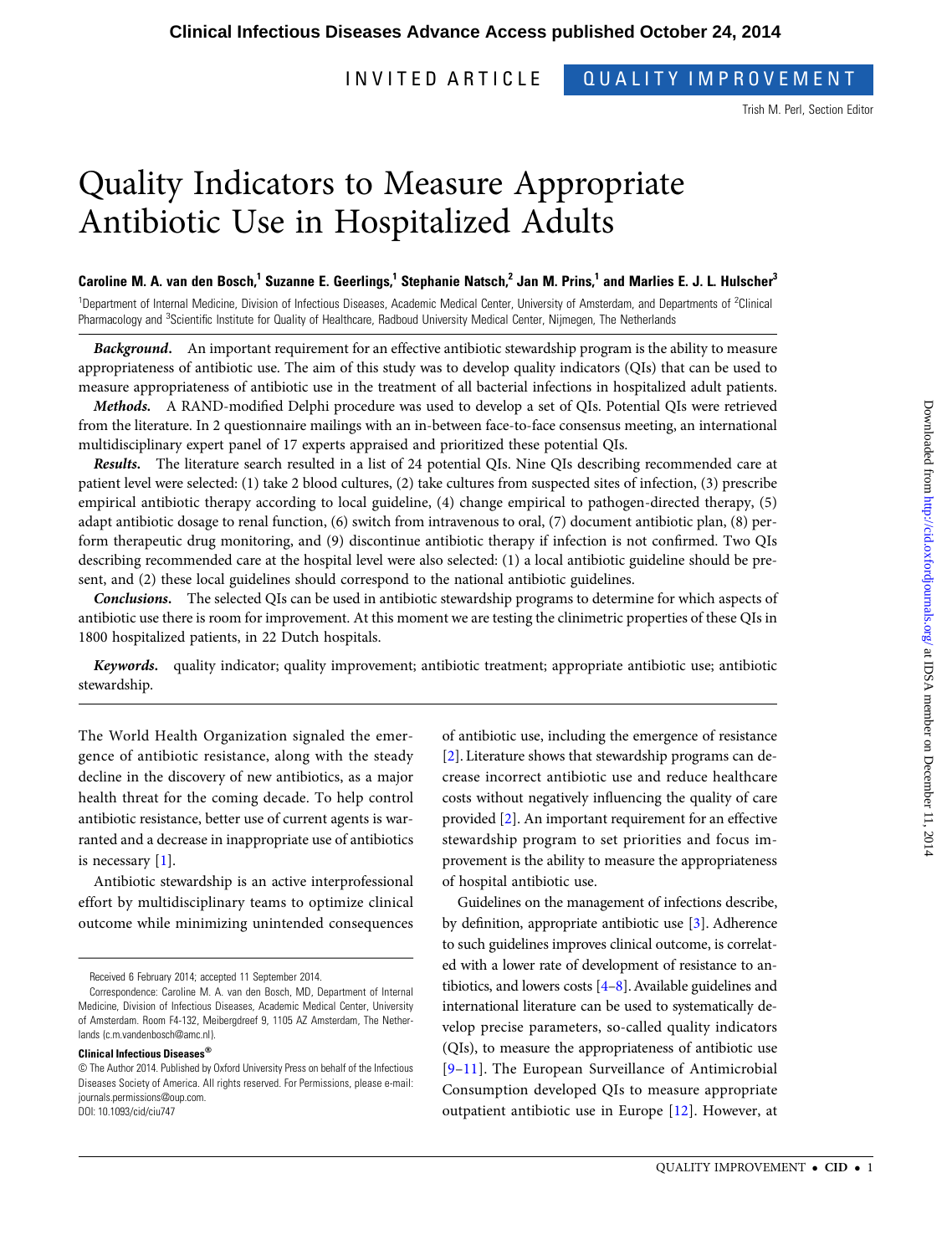<span id="page-1-0"></span>this moment generic antibiotic use indicators—that is, indicators for measuring the appropriateness of antibiotic use in the treatment of all bacterial infections in hospitalized patients—are not available, but they are increasingly requested by policy makers.

The aim of this study was to develop a set of generic indicators that can be used to assess the appropriateness of antibiotic use in the treatment of all bacterial infections in hospitalized adult patients.

## METHODS

We applied the RAND modified Delphi method to develop a set of QIs for appropriate antibiotic use in the treatment of all bacterial infections in hospitalized adult patients, with the exception of patients treated in the intensive care unit (ICU) (Figure 1) [[13](#page-10-0), [14](#page-10-0)].

## Literature Search

To create an inventory of already available QIs, we searched the databases of PubMed and Embase to identify studies regarding the development or evaluation of QIs for antibiotic use in hospitalized adults. The search strategies are listed in Figure [2](#page-2-0)A and [2](#page-2-0)B.

First, the abstracts were screened. Included were articles describing QIs for bacterial infections or antibiotic prescribing in hospitalized adult patients, excluding ICU



Figure 1. The RAND-modified Delphi procedure. Abbreviations: AB, antibiotic; QI, quality indicator.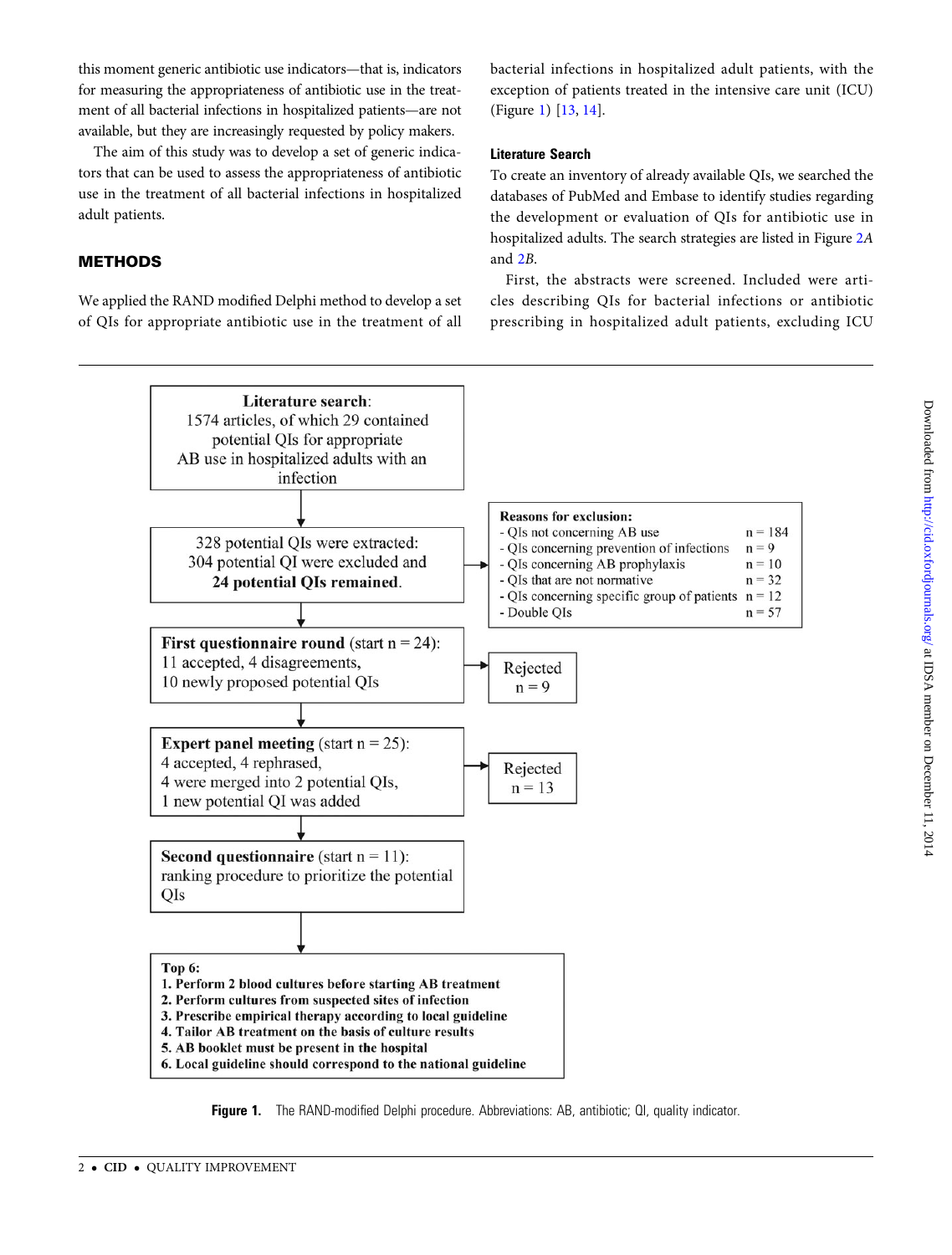<span id="page-2-0"></span>

| A                        |                          | quality indicator, health care [Mesh] OR |                          | anti-bacterial agents[Mesh] OR                                                               |  |  |
|--------------------------|--------------------------|------------------------------------------|--------------------------|----------------------------------------------------------------------------------------------|--|--|
|                          | process indicator OR     |                                          |                          | antibiotic OR                                                                                |  |  |
|                          | clinical indicator OR    |                                          |                          | anti bacterial OR                                                                            |  |  |
|                          | prescribing indicator OR |                                          |                          | antibacterial OR                                                                             |  |  |
|                          | performance indicator OR |                                          | <b>AND</b>               | anti-bacterial OR                                                                            |  |  |
|                          | generic indicator OR     |                                          |                          | anti-bacterial                                                                               |  |  |
|                          | quality indicator OR     |                                          |                          | agents[pharmacological action] OR<br>bacterial infections[Mesh] OR<br>bacterial infection OR |  |  |
|                          | outcome indicator OR     |                                          |                          |                                                                                              |  |  |
|                          | transparency OR          |                                          |                          |                                                                                              |  |  |
|                          | antibiotic bundle OR     |                                          |                          | drug resistance, bacterial[Mesh] OR                                                          |  |  |
|                          | care bundle OR           |                                          |                          | antibiotic therapy OR                                                                        |  |  |
|                          | indicator                |                                          |                          | antibiotic prescribing                                                                       |  |  |
|                          | в                        |                                          |                          |                                                                                              |  |  |
|                          |                          | clinical indicator OR                    |                          |                                                                                              |  |  |
|                          |                          | transparency OR                          |                          |                                                                                              |  |  |
|                          |                          | care bundle OR                           |                          |                                                                                              |  |  |
|                          | process indicator OR     |                                          |                          | antibiotic OR                                                                                |  |  |
|                          | prescribing indicator OR |                                          | <b>AND</b>               | antibiotic agent OR                                                                          |  |  |
| performance indicator OR |                          |                                          | antibiotic resistance OR |                                                                                              |  |  |
|                          | generic indicator OR     |                                          |                          | bacterial infection                                                                          |  |  |
| outcome indicator OR     |                          |                                          |                          |                                                                                              |  |  |
|                          |                          | quality indicator OR                     |                          |                                                                                              |  |  |
|                          |                          | indicator                                |                          |                                                                                              |  |  |

Figure 2. A, Search strategy in Medline. Limits: humans, English, French, German, Italian, Spanish, Dutch. B, Search strategy in Embase. Limits: not animals, English, French, German, Italian, Spanish, Dutch, not case reports.

patients. Potentially relevant publications were checked in fulltext format.

Next, from these included publications, potentially relevant indicators regarding antibiotic prescribing/use were extracted, after which the exclusion criteria were applied (Figure [1](#page-1-0)). QIs were excluded if they did not concern antibiotic use, were specified for a specific group of patients, concerned antibiotic prophylaxis, or were not normative. This process of excluding QIs was done by 3 reviewers (C. v. d. B., S. E. G., and J. M. P.), who also determined the level of supporting evidence (Tables 1 and 2).

#### Table 1. Methodological Quality of Individual Studies

|                | Intervention                                                                                                           | Etiology, Prognosis                                                                                                                    |  |  |  |  |
|----------------|------------------------------------------------------------------------------------------------------------------------|----------------------------------------------------------------------------------------------------------------------------------------|--|--|--|--|
| A <sub>1</sub> | Systematic review of at least 2 independent A2-level studies                                                           |                                                                                                                                        |  |  |  |  |
| A2             | Randomized controlled trial of<br>sufficient methodological<br>quality and power                                       | Prospective cohort study with<br>sufficient power and with<br>adequate confounding<br>corrections                                      |  |  |  |  |
|                | Comparative study lacking the<br>same quality as mentioned<br>at A2 (including patient-<br>control and cohort studies) | Prospective cohort study<br>lacking the same quality as<br>mentioned at A2,<br>retrospective cohort study,<br>or patient-control study |  |  |  |  |
|                | Noncomparative study                                                                                                   |                                                                                                                                        |  |  |  |  |
|                | Expert opinion                                                                                                         |                                                                                                                                        |  |  |  |  |

## First Questionnaire Round

The list of the potentially relevant QIs was converted into a written questionnaire and used for the RAND-modified Delphi method to achieve expert consensus on these QIs.

We invited 20 experts from different countries and different specialties. All but 3 of the invited experts consented to participate in this survey. Ultimately, our international expert panel was composed of 17 members from the Netherlands, Spain, Belgium, Scotland, Croatia, and Sweden, and consisted of 5 medical microbiologists, 4 infectious disease specialists, 2 clinical hospital pharmacists, 2 general surgeons, 2 pulmonologists, and 2 gynecologists ([Supplementary Appendix 1\)](http://cid.oxfordjournals.org/lookup/suppl/doi:10.1093/cid/ciu747/-/DC1).

We asked the experts ( panel members) to appraise the potential QIs while considering the following criteria:

• The recommended care leads to health gain for the patient or to less bacterial resistance, or promotes efficiency of care;

#### Table 2. Level of Evidence of Conclusions

| Conclusions Based on Following Level                                 |
|----------------------------------------------------------------------|
| 1 Study of level A1 or at least 2 independent studies of level A2    |
| 2 One study of level A2 or at least 2 independent studies of level B |
| 3 One study of level B or C                                          |
| 4 Expert opinion                                                     |
|                                                                      |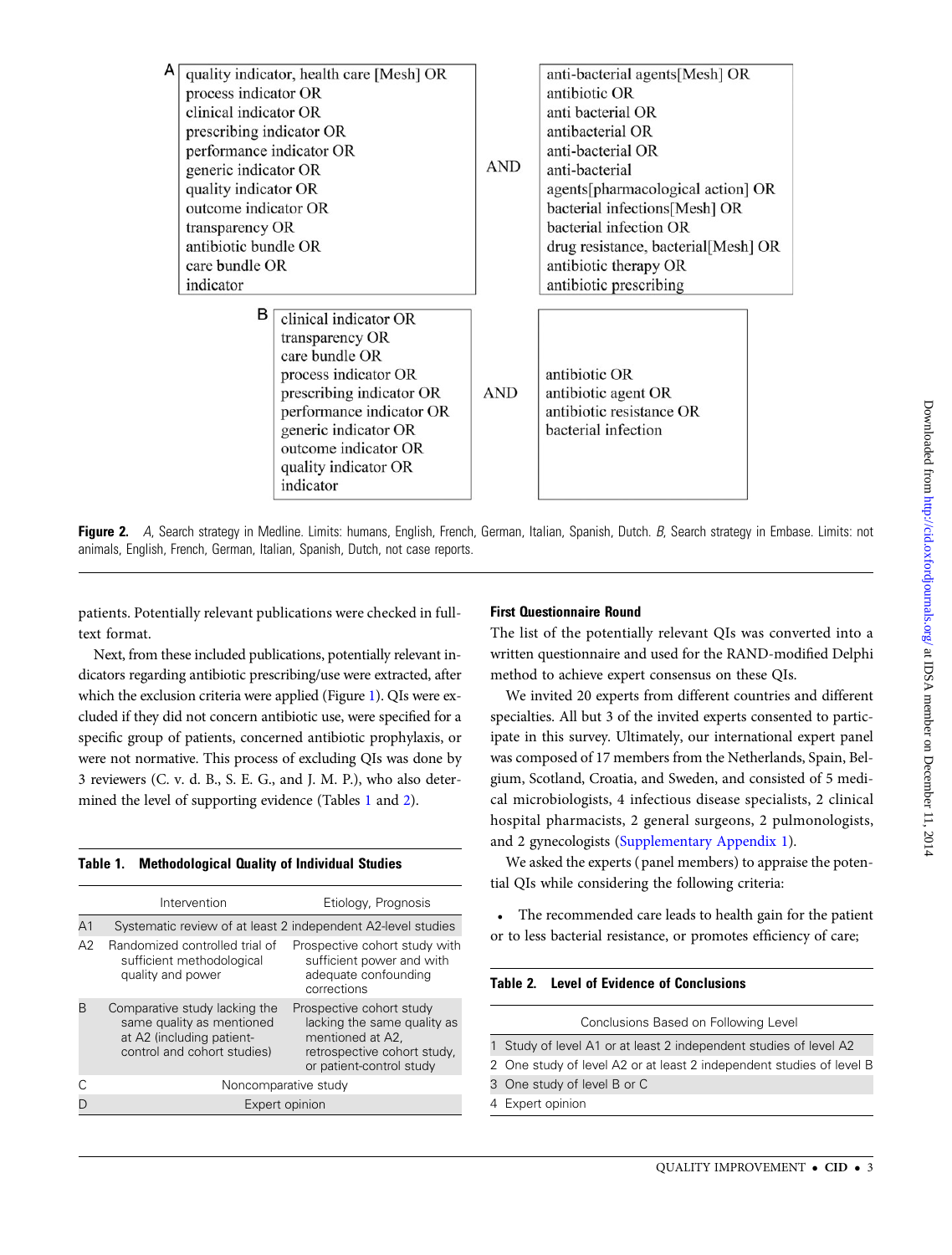• The recommended care is generalizable to all adult patients treated with antibiotics for a bacterial infection;

• There is sufficient scientific evidence or expert consensus to justify the recommended care.

To rate the degree with which the potential QI described appropriate antibiotic use (in accordance with these criteria), a Likert scale was used ranging from 1 ("definitely not appropriate care") to 9 ("definitely appropriate care"), including an answer category "cannot assess." The panel members could rephrase the potential indicator and could add new items and/or QIs.

The results from the first questionnaire were analyzed using a standardized Microsoft Access–based consensus tool. QIs with a median score of 8 or 9 were accepted if there was no disagreement. Disagreement was defined as the case in which <70% of the scores were in the top tertile (scores 7, 8, or 9). If there was disagreement and the median score was ≤7, the QI was rejected. The QIs with a median score of 8 or 9 with disagreement or a median score of 7 without disagreement were discussed during the consensus meeting [[15\]](#page-10-0).

#### Expert Panel Meeting

For pragmatic reasons, only Dutch panel members  $(n = 12)$ were invited for the expert panel meeting. The goal of the meeting was to present the results after the first round and to discuss the QIs with a median score of 8 or 9 with disagreement or a median score of 7 without disagreement. In addition, newly added potential QIs were discussed, and accepted QIs with comments from the experts were rephrased in consensus.

#### Second Questionnaire Round, Ranking Procedure

After the consensus meeting, all of the accepted, added, and rephrased potential QIs were presented again in a questionnaire for final remarks, approval of the panel members, and prioritization of the potential QIs by asking the panel members to select a personal "top 5" of most relevant QIs. An extensive summary with the results from the consensus meeting was sent to the panel members together with the second questionnaire.

Rephrased indicators were accepted if at least 70% of the experts agreed with the new formulation. When an indicator was mentioned first in a panelist's "top 5," it was granted 5 points; the second was given 4 points, the third indicator was granted 3 points, and so on. QIs receiving >15% of the maximum possible ranking points were considered to be the most important QIs for antibiotic care in all adult patients with a bacterial infection.

## RESULTS

#### Literature Search

Of the 1574 identified articles regarding bacterial infections and/or antibiotic prescribing, 46 provided QIs, of which 29

articles described QIs for hospitalized adult patients, with the exception of patients treated in the ICU. From these 29 articles we derived 328 QIs, which also included 5 systematically developed, but at that moment not yet published QIs regarding antibiotic treatment in hospitalized adults with sepsis [[16](#page-10-0)] (see [Supplementary Appendix 2](http://cid.oxfordjournals.org/lookup/suppl/doi:10.1093/cid/ciu747/-/DC1) for these 29 articles). With 3 reviewers, we applied the predefined exclusion criteria and 304 QIs were excluded, mostly because they did not concern antibiotic use (184 QIs) or were doubles (57 QIs) (Figure [1](#page-1-0)). This resulted in 24 potential generic QIs. These 24 potential QIs were put into a written questionnaire and sent to the 17 panel members (Table [3](#page-4-0), numbers 1–24).

## First Questionnaire Round

The consensus procedure was performed between May and October 2011. Sixteen members of the panel (all except 1 general surgeon) returned the first questionnaire (94% response). Eleven of the 24 initial indicators were accepted and 9 indicators were rejected (Figure [1](#page-1-0) and Table [3\)](#page-4-0). The panel members disagreed on 4 potential QIs, and 10 new potential QIs were suggested (Table [3,](#page-4-0) numbers 29, 33–41).

## Expert Panel Meeting

Five (29%) Dutch panel members (1 medical microbiologist, 2 infectious disease specialists, 1 clinical hospital pharmacist, and 1 general surgeon) attended the consensus meeting. Discussed were the 11 accepted QIs with comments, the 4 with disagreement or a median score of 7, and the 10 newly proposed indicators from the first questionnaire round. Comments from the panel members regarding the first questionnaire were used to rephrase some of the accepted indicators. All 4 potential QIs requiring discussion and 9 of the 10 newly proposed QIs were rejected. From the 11 previously accepted indicators, 4 indicators were rephrased, 3 remained unchanged, and another 4 indicators were merged into 2 indicators with similar content (Table [3](#page-4-0)). One additional potential QI was added during the meeting.

#### Second Questionnaire Round, Ranking Procedure

During the second questionnaire round, 11 potential QIs were presented to all panel members for final remarks and approval. All 17 questionnaires were returned (100% response) and no indicator was excluded, as  $\geq$ 70% of the panelists agreed with each new formulation. The ranking of this entire set of indicators resulted in 6 QIs with the highest scores (Table [3\)](#page-4-0).

#### Final Set of Selected QIs

Table [4](#page-8-0) shows the entire set of 11 QIs representing the final, valid set of QIs that can be used to measure the appropriateness of antibiotic use in the treatment of all bacterial infections in hospitalized adult patients.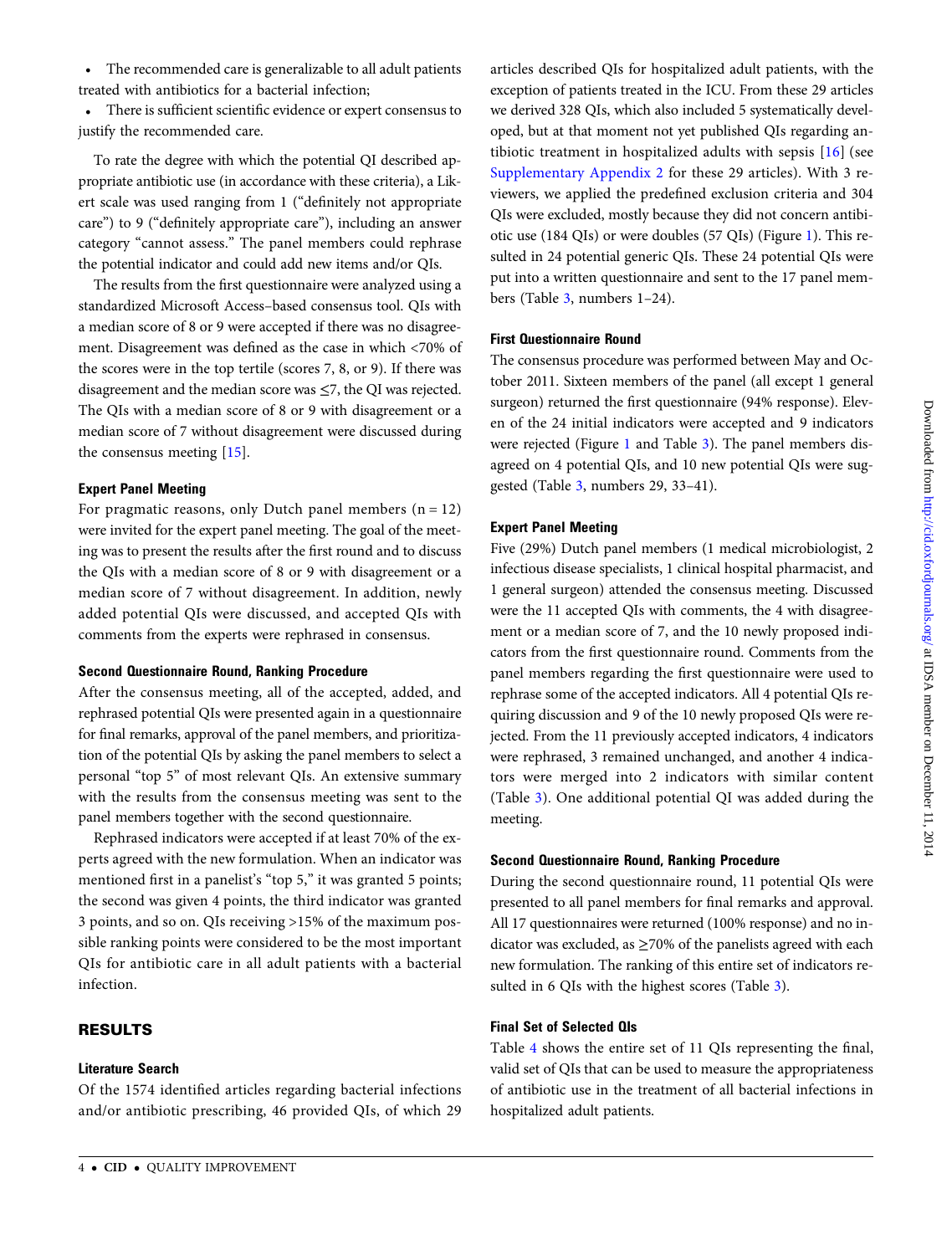## <span id="page-4-0"></span>Table 3. Results of the Delphi Procedure: First Questionnaire, Consensus Meeting, and Second Questionnaire

|                                                                                                                                                                                                                                                                                                                           | <b>First Questionnaire</b>                              |                |                              |                             |                                                 | Second Questionnaire |                |                                       |
|---------------------------------------------------------------------------------------------------------------------------------------------------------------------------------------------------------------------------------------------------------------------------------------------------------------------------|---------------------------------------------------------|----------------|------------------------------|-----------------------------|-------------------------------------------------|----------------------|----------------|---------------------------------------|
| Quality Indicators                                                                                                                                                                                                                                                                                                        | Level of Supporting<br>Evidence (See<br>Tables 1 and 2) | Median         | $%$ in<br>Highest<br>Tertile | Conclusion                  | Consensus Meeting                               | No. of<br>Experts    | Total<br>Score | Conclusion                            |
| 1. In hospitalized adults with a suspected bacterial infection,<br>empirical therapy should be started intravenously.                                                                                                                                                                                                     | $\overline{4}$                                          | 6              | 47                           | Rejected <sup>a</sup>       |                                                 |                      |                |                                       |
| 2. In hospitalized adults with a suspected bacterial infection,<br>empirical therapy should be started as soon as possible,<br>preferably within the first hour of presentation.                                                                                                                                          | $\overline{2}$                                          | 8              | 57                           | <b>Discuss</b> <sup>b</sup> | Rejected                                        |                      |                |                                       |
| 3. In hospitalized adults with a suspected bacterial infection,<br>empirical therapy should be started within 4 h after clinical<br>presentation.                                                                                                                                                                         | 2 (pneumonia)<br>4 (UTIs)                               | $\overline{7}$ | 69                           | Rejected                    |                                                 |                      |                |                                       |
| 4. In hospitalized adults with a suspected bacterial infection,<br>empirical therapy should be started within 8 h after arrival in<br>the emergency department.                                                                                                                                                           | $\overline{2}$                                          | $\overline{7}$ | 53                           | Rejected                    |                                                 |                      |                |                                       |
| 5. In hospitalized adults with a suspected bacterial infection,<br>empirical therapy should be administered while the patient is<br>in the emergency department.                                                                                                                                                          | $\overline{2}$                                          | 6              | 50                           | Rejected                    |                                                 |                      |                |                                       |
| 6. Before starting systemic antibiotic therapy in hospitalized<br>adults with a suspected bacterial infection, at least 2 sets of<br>blood cultures should be taken.                                                                                                                                                      | 2 (severe<br>pneumonia)<br>3 (sepsis)                   | 8              | 80                           | Accepted <sup>c</sup>       | Accepted                                        | 7                    | 15             | Accepted and<br>selected for<br>top 6 |
| 7. Blood cultures before start of antibiotics should be obtained<br>from hospitalized patients with a suspected bacterial infection<br>and the clinical indication listed here: ICU admission, cavitary<br>infiltrates, leukopenia, active alcohol abuse, chronic severe<br>liver disease, asplenia, or pleural effusion. | $\overline{2}$                                          | 8              | 53                           | <b>Discuss</b>              | Rejected                                        |                      |                |                                       |
| 8. Before starting antibiotic therapy in hospitalized adults with a<br>suspected bacterial infection, specimens for culture from<br>suspected sites of infection should be taken.                                                                                                                                         | 4                                                       | 8              | 94                           | Accepted                    | Rephrased into<br>number 26                     |                      |                |                                       |
| 9. Before starting antibiotic therapy in hospitalized adults with a<br>suspected bacterial infection, Gram stain of a specimen from<br>the suspected site of infection should be performed.                                                                                                                               | $\overline{4}$                                          | 5              | 27                           | Rejected                    |                                                 |                      |                |                                       |
| 10. In hospitalized adults with a suspected bacterial infection,<br>empirical therapy should be prescribed according to the<br>national quideline.                                                                                                                                                                        | 2 (intra-abdominal<br>infections)<br>3 (pneumonia)      | 8              | 93                           | Accepted                    | Merged <sup>d</sup> into indicator<br>number 25 |                      |                |                                       |
| 11. The choice of initial antibiotics should be empirical, but<br>should clearly be guided by the clinical picture and the<br>sensitivity patterns of local pathogens.                                                                                                                                                    | $\overline{2}$                                          | 8              | 73                           | Accepted                    | Merged into indicator<br>number 25              |                      |                |                                       |
| 12. When prescribing empirical therapy in hospitalized adults<br>with a suspected bacterial infection, local quidelines should<br>correspond to the national guideline and can only deviate on<br>legitimate grounds.                                                                                                     | $\overline{4}$                                          | 8              | 81                           | Accepted                    | Rephrased into<br>indicator number 32           |                      |                |                                       |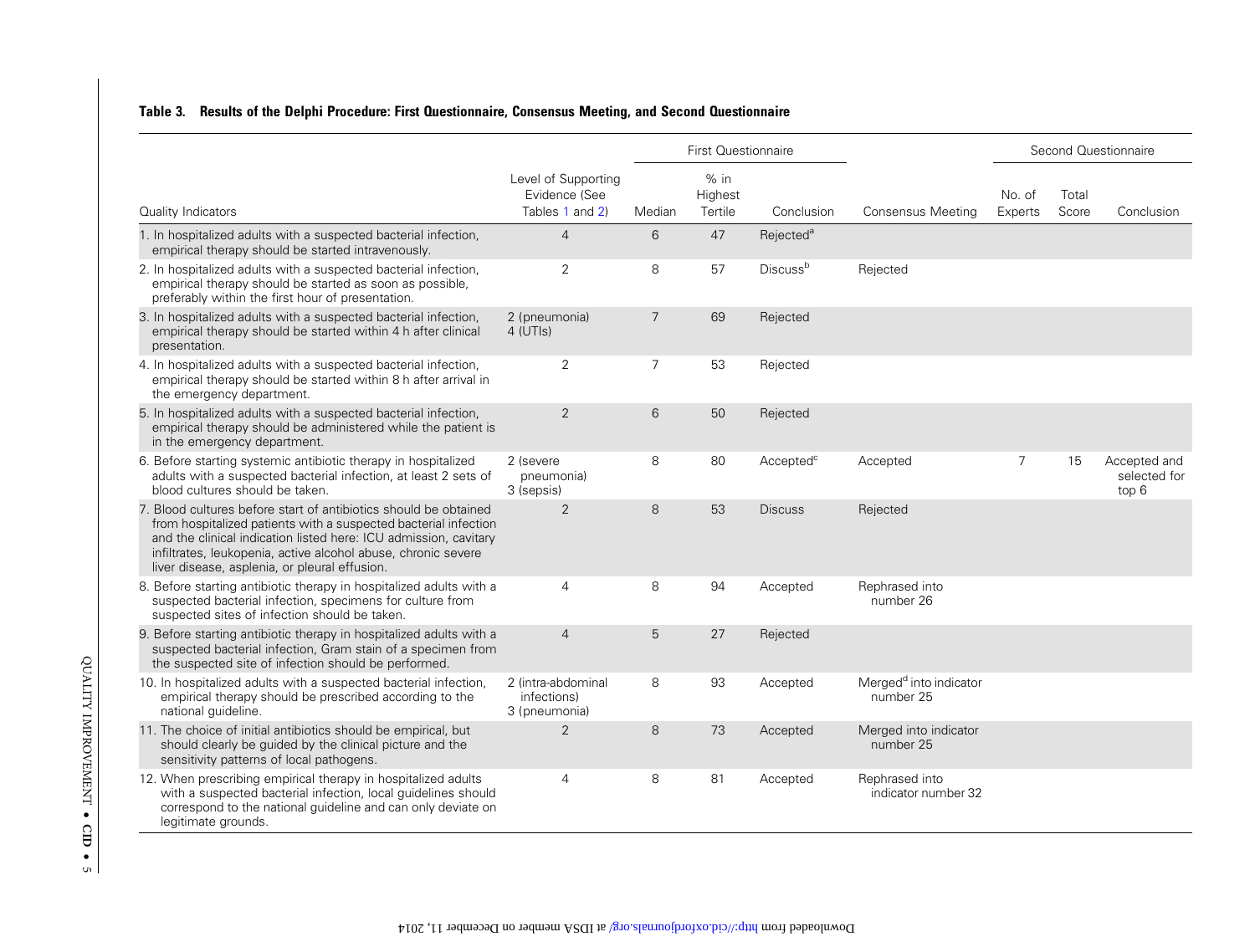#### Table 3 continued.

|                                                                                                                                                                                                                                                                                                                                                                                                      | <b>First Questionnaire</b>                              |                |                              |                |                                       | Second Questionnaire |                |                                       |
|------------------------------------------------------------------------------------------------------------------------------------------------------------------------------------------------------------------------------------------------------------------------------------------------------------------------------------------------------------------------------------------------------|---------------------------------------------------------|----------------|------------------------------|----------------|---------------------------------------|----------------------|----------------|---------------------------------------|
| Quality Indicators                                                                                                                                                                                                                                                                                                                                                                                   | Level of Supporting<br>Evidence (See<br>Tables 1 and 2) | Median         | $%$ in<br>Highest<br>Tertile | Conclusion     | Consensus Meeting                     | No. of<br>Experts    | Total<br>Score | Conclusion                            |
| 13. In hospitalized adults with a suspected bacterial infection,<br>empirical treatment with fluoroguinolones should only be<br>used if oral therapy is given or in case of anaphylaxis related<br>to β-lactam antibiotics.                                                                                                                                                                          | 3                                                       | 6              | 33                           | Rejected       |                                       |                      |                |                                       |
| 14. In hospitalized adults with a suspected bacterial infection,<br>dose and dosing interval of antibiotics should be adapted to<br>renal function.                                                                                                                                                                                                                                                  | $\overline{4}$                                          | 8              | 88                           | Accepted       | Accepted                              | 2                    | 3              | Accepted                              |
| 15. In hospitalized adults with a suspected bacterial<br>infection, empirical antibiotics should be changed to<br>pathogen-directed therapy if culture results become<br>available.                                                                                                                                                                                                                  | 3 (all infections)<br>4 (UTIs and<br>pneumonia)         | 9              | 88                           | Accepted       | Accepted                              | 11                   | 23             | Accepted and<br>selected for<br>top 6 |
| 16. In hospitalized adults with a bacterial infection, antibiotic<br>therapy should be switched from IV to oral antibiotic therapy<br>after 48–72 h on the basis of the clinical condition.                                                                                                                                                                                                          | 1 (pneumonia)<br>2 (all infections)<br>3 (UTIs)         | 8              | 80                           | Accepted       | Rephrased into<br>indicator number 27 |                      |                |                                       |
| 17. Hospitalized adults with a bacterial infection should be<br>switched from intravenous to oral antibiotics within 24 h of<br>being candidates for switch therapy.<br>Criteria for switching: (1) clinical symptoms are improving, (2)<br>patient is afebrile for at least 8 h, (3) the white blood cell count<br>is normalizing, (4) oral intake and gastrointestinal absorption<br>are adequate. | 2                                                       | $\overline{7}$ | 56                           | Rejected       |                                       |                      |                |                                       |
| 18. Hospitalized adults with a bacterial infection should be<br>switched from intravenous to oral antibiotics when the<br>patient meets all of the following criteria: a clinically<br>improving condition, hemodynamic stability, and tolerance of<br>oral medication or food and fluids.                                                                                                           | 2                                                       | 8              | 67                           | <b>Discuss</b> | Rejected                              |                      |                |                                       |
| 19. When antibiotic therapy was started in a hospitalized adult,<br>the actual length of treatment should be in accordance with<br>the length mentioned in the patient's medical file.                                                                                                                                                                                                               | $\overline{4}$                                          | 5              | 15                           | Rejected       |                                       |                      |                |                                       |
| 20. If the presenting clinical syndrome in a hospitalized adult is<br>determined to be due to a noninfectious cause, antibiotic<br>therapy should be stopped promptly.                                                                                                                                                                                                                               | 2                                                       | 9              | 88                           | Accepted       | Rephrased into<br>indicator number 30 |                      |                |                                       |
| 21. In a hospitalized adult with a suspected bacterial infection<br>who was initially started on IV antibiotic therapy, the<br>possibility of IV-oral switch should be documented in case<br>notes.                                                                                                                                                                                                  | $\overline{4}$                                          | 6              | 50                           | Rejected       |                                       |                      |                |                                       |
| 22. In a hospitalized adult with a suspected bacterial infection,<br>the indication to start antibiotics should be documented in<br>case notes.                                                                                                                                                                                                                                                      | $\overline{4}$                                          | 8              | 86                           | Accepted       | Merged into indicator<br>number 28    |                      |                |                                       |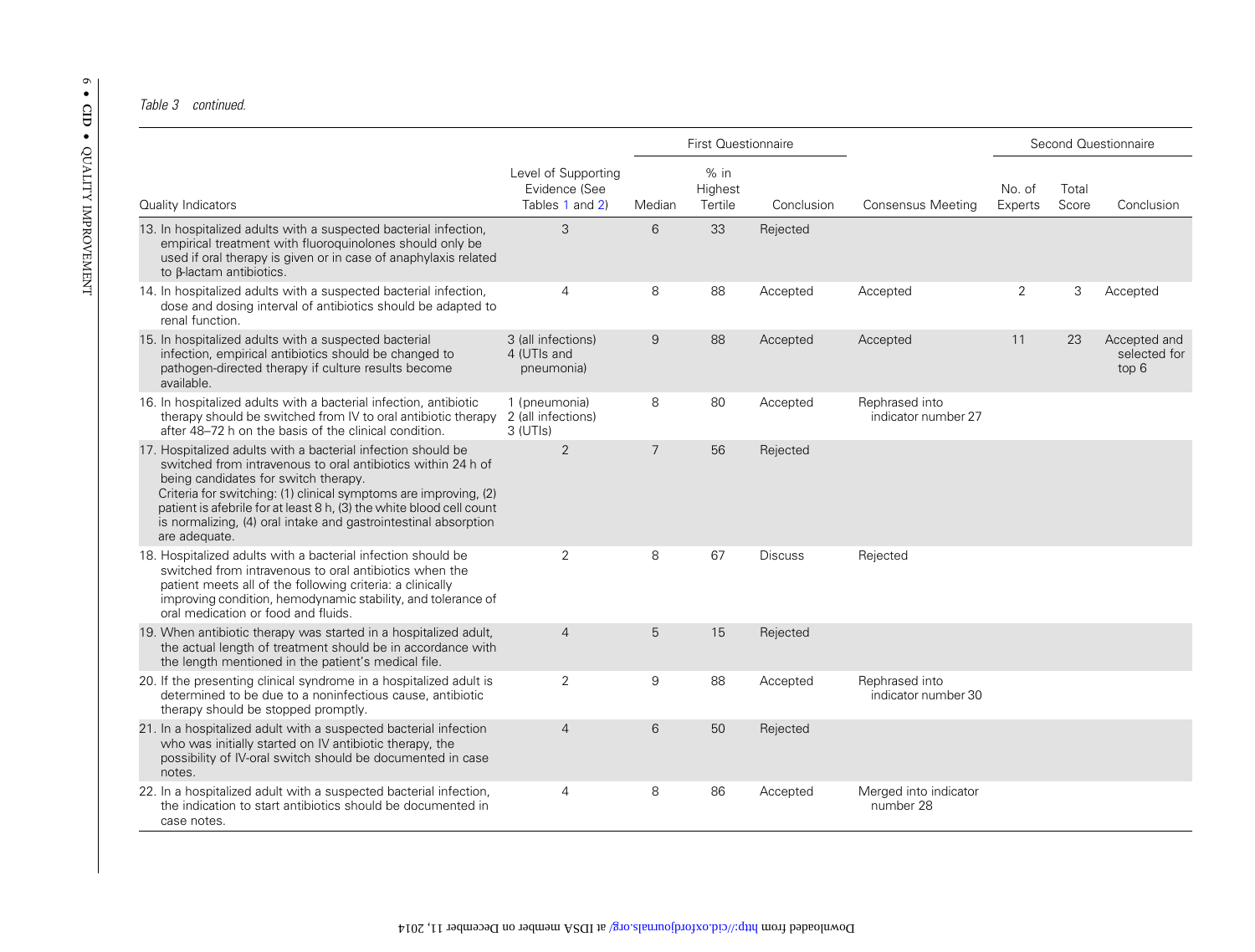#### Table 3 continued.

|                                                                                                                                                                                                                                                                                                                                                                                                                                                               |                                                         | First Questionnaire |                              |                    |                                                        |                   | Second Questionnaire |                                       |
|---------------------------------------------------------------------------------------------------------------------------------------------------------------------------------------------------------------------------------------------------------------------------------------------------------------------------------------------------------------------------------------------------------------------------------------------------------------|---------------------------------------------------------|---------------------|------------------------------|--------------------|--------------------------------------------------------|-------------------|----------------------|---------------------------------------|
| Quality Indicators                                                                                                                                                                                                                                                                                                                                                                                                                                            | Level of Supporting<br>Evidence (See<br>Tables 1 and 2) | Median              | $%$ in<br>Highest<br>Tertile | Conclusion         | <b>Consensus Meeting</b>                               | No. of<br>Experts | Total<br>Score       | Conclusion                            |
| 23. In a hospitalized adult with a suspected bacterial infection<br>who was started on antibiotic therapy, an antibiotic plan<br>(name, dose, route, interval of administration, and planned<br>duration) should be documented in case notes.                                                                                                                                                                                                                 | $\overline{4}$                                          | 8                   | 79                           | Accepted           | Merged into indicator<br>number 28                     |                   |                      |                                       |
| 24. In a hospitalized adult with a suspected bacterial infection<br>who was started on antibiotic therapy, a review of the<br>diagnosis should be documented in case notes.                                                                                                                                                                                                                                                                                   | $\overline{4}$                                          | $\overline{7}$      | 77                           | <b>Discuss</b>     | Rejected                                               |                   |                      |                                       |
| 25. In hospitalized adults with a suspected bacterial infection,<br>empirical systemic antibiotic treatment should be prescribed<br>according to the local quideline.<br>(If local guidelines are missing, prescribe according to<br>national quideline. If national quidelines are also missing,<br>prescribe according to international guidelines.)                                                                                                        |                                                         |                     |                              |                    | Result from merging<br>indicators numbers<br>10 and 11 | 13                | 25                   | Accepted and<br>selected for<br>top 6 |
| 26. When starting systemic antibiotic therapy in hospitalized<br>adults with a suspected bacterial infection, specimens for<br>culture from suspected sites of infection should be taken as<br>soon as possible, preferably before antibiotics are started.<br>(Cultures should be taken until maximal 24 h after antibiotics<br>are started.)                                                                                                                |                                                         |                     |                              |                    | Result from<br>rephrasing indicator<br>number 8        | 6                 | 13                   | Accepted and<br>selected for<br>top 6 |
| 27. In hospitalized adults with a bacterial infection, systemic<br>antibiotic therapy should be switched from IV to oral<br>antibiotic therapy within 48-72 h on the basis of the clinical<br>condition and when oral treatment is adequate.<br>Adequate: (1) when antibiotic is available orally, (2) when oral<br>intake and gastrointestinal absorption are adequate, (3)<br>adequate in terms of diagnosis (exceptions like endocarditis,<br>meningitis). |                                                         |                     |                              |                    | Result from<br>rephrasing indicator<br>number16        | 3                 | $\overline{4}$       | Accepted                              |
| 28. In a hospitalized adult with systemic antibiotic therapy, an<br>antibiotic plan should be documented in the case notes at<br>the start of treatment (indication, name, doses, route,<br>interval of administration).                                                                                                                                                                                                                                      |                                                         |                     |                              |                    | Result from merging<br>indicator numbers<br>22 and 23  | 2                 | 5                    | Accepted                              |
| 29. Therapeutic drug monitoring should be performed when the<br>treatment duration is >3 d for aminoglycosides and >5 d for<br>vancomycin.                                                                                                                                                                                                                                                                                                                    |                                                         |                     |                              | Added <sup>e</sup> | Accepted as new<br>indicator                           | $\mathbf{1}$      | -1                   | Accepted                              |
| 30. Empirical antibiotic therapy for presumed bacterial infection<br>should be discontinued based on the lack of clinical and/or<br>microbiological evidence of infection. The maximum<br>duration of empirical systemic antibiotic treatment should be<br>7 d.                                                                                                                                                                                               |                                                         |                     |                              |                    | Result from<br>rephrasing indicator<br>number 20       | 3                 | 7                    | Accepted                              |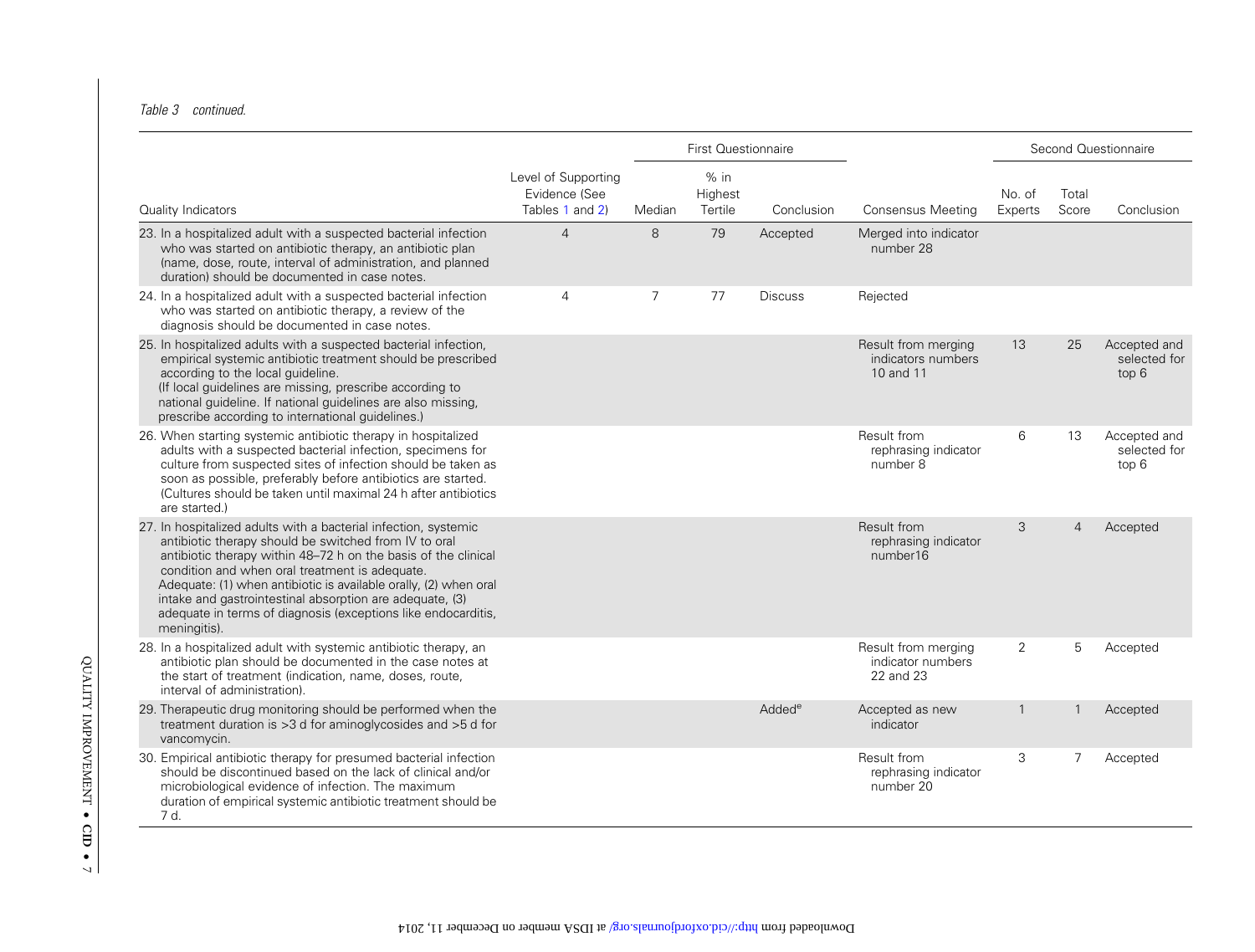#### Table 3 continued.

|                                                                                                                                                              |                                                         | <b>First Questionnaire</b> |                              |                           | Second Questionnaire                             |                   |                |                                       |
|--------------------------------------------------------------------------------------------------------------------------------------------------------------|---------------------------------------------------------|----------------------------|------------------------------|---------------------------|--------------------------------------------------|-------------------|----------------|---------------------------------------|
| Quality Indicators                                                                                                                                           | Level of Supporting<br>Evidence (See<br>Tables 1 and 2) | Median                     | $%$ in<br>Highest<br>Tertile | Conclusion                | Consensus Meeting                                | No. of<br>Experts | Total<br>Score | Conclusion                            |
| Process indicators:                                                                                                                                          |                                                         |                            |                              |                           |                                                  |                   |                |                                       |
| 31. A current local antibiotic guideline should be present in the<br>hospital and an evaluation on whether an update should be<br>considered should be done: |                                                         |                            |                              |                           | Added <sup>e</sup>                               |                   |                | Accepted and<br>selected for<br>top 6 |
| - every year?                                                                                                                                                |                                                         |                            |                              |                           |                                                  | 2                 |                |                                       |
| - every 2 years?                                                                                                                                             |                                                         |                            |                              |                           |                                                  | $\overline{7}$    |                |                                       |
| - every 3 years?                                                                                                                                             |                                                         |                            |                              |                           |                                                  | $\overline{7}$    |                |                                       |
| - every 5 years?                                                                                                                                             |                                                         |                            |                              |                           |                                                  |                   |                |                                       |
| 32. Local antibiotic quidelines should correspond to the national<br>antibiotic quidelines, but should deviate based on local<br>resistance patterns.        |                                                         |                            |                              |                           | Result from<br>rephrasing indicator<br>number 12 |                   |                | Accepted and<br>selected for<br>top 6 |
| 33. When not to treat (asymptomatic UTI, MRSA in sputum,<br>contamination, etc)                                                                              |                                                         |                            |                              | Suggested<br>new topic/QI | Rejected                                         |                   |                |                                       |
| 34. Dose of antibiotic therapy                                                                                                                               |                                                         |                            |                              | Suggested<br>new topic/QI | Rejected                                         |                   |                |                                       |
| 35. Prescribing according to PK/PD principles                                                                                                                |                                                         |                            |                              | Suggested<br>new topic/QI | Rejected                                         |                   |                |                                       |
| 36. Appropriate microbiological specimens also for viruses                                                                                                   |                                                         |                            |                              | Suggested<br>new topic/QI | Rejected                                         |                   |                |                                       |
| 37. Rapid urine antigen test in severe pneumonia                                                                                                             |                                                         |                            |                              | Suggested<br>new topic/QI | Rejected                                         |                   |                |                                       |
| 38. Documenting clinical outcomes and treatment failures                                                                                                     |                                                         |                            |                              | Suggested<br>new topic/QI | Rejected                                         |                   |                |                                       |
| 39. Documenting severity of sepsis in case notes at start of<br>treatment                                                                                    |                                                         |                            |                              | Suggested<br>new topic/QI | Rejected                                         |                   |                |                                       |
| 40. Broad-spectrum IV therapy for patients with severe sepsis                                                                                                |                                                         |                            |                              | Suggested<br>new topic/QI | Rejected                                         |                   |                |                                       |
| 41. Length of antibiotic treatment                                                                                                                           |                                                         |                            |                              | Suggested<br>new topic/QI | Rejected                                         |                   |                |                                       |

Abbreviations: ICU, intensive care unit; IV, intravenous; MRSA, methicillin-resistant Staphylococcus aureus; PD, pharmacodynamic; PK, pharmacokinetic; QI, quality indicator; UTI, urinary tract infection.

<sup>a</sup> Rejected: disagreement between panel members and the median was also <8; the potential indicator was deselected and not discussed during the consensus meeting.

**b** Discussion: the QI had a median score of 7 without disagreement or a median score of 8 or 9 with disagreement, and so it was discussed during the consensus meeting.

 $^{\rm c}$  Accepted: the potential QI was selected for the next round because of an overall median score of 8 or 9, without disagreement. Disagreement was defined as the case in which <70% of the scores were in the top tertile (score of 7, 8, or 9).

<sup>d</sup> Merged: multiple indicators were "rejected" and merged into a composite, more generic indicator.

e Added: the indicator was proposed by one of the experts and was added to the initial set of indicators. Supporting evidence varied sometimes between populations (adults with pneumonia or with sepsis or with complicated UTI).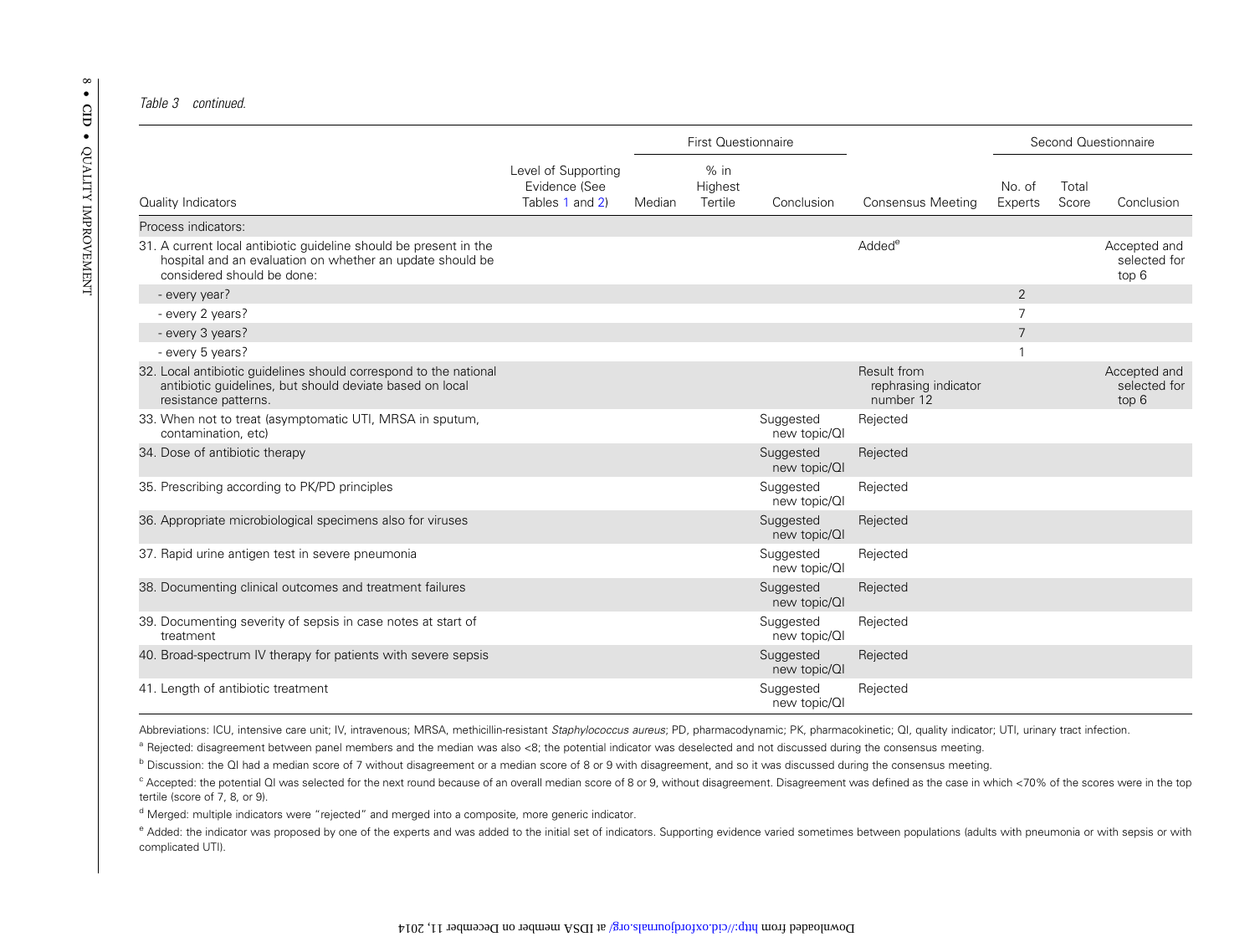## <span id="page-8-0"></span>Table 4. Final List of Quality Indicators to Monitor Antibiotic Use for All Bacterial Infections in Hospitalized Adult Patients in Non– Intensive Care Unit Departments

| Number<br>From<br>Table 1 | Quality Indicator<br>All Patients Are Adults, Admitted to a Non-<br>ICU Department With >24 h of Systemic<br>Antibiotics Because of a Suspected<br><b>Bacterial Infection</b>                                                                                                                                                                                                                                           | <b>Numerator Description</b><br>All Patients Are Adults, Admitted to a<br>Non-ICU Department With >24 h of<br>Systemic Antibiotics Because of a<br>Suspected Bacterial Infection                         | Denominator Description<br>All Patients Are Adults, Admitted to a<br>Non-ICU Department With >24 h of<br>Systemic Antibiotics Because of a<br>Suspected Bacterial Infection     |
|---------------------------|-------------------------------------------------------------------------------------------------------------------------------------------------------------------------------------------------------------------------------------------------------------------------------------------------------------------------------------------------------------------------------------------------------------------------|----------------------------------------------------------------------------------------------------------------------------------------------------------------------------------------------------------|---------------------------------------------------------------------------------------------------------------------------------------------------------------------------------|
| 25                        | Empirical systemic antibiotic therapy<br>should be prescribed according to the<br>local guideline.<br>(If local guidelines are missing, prescribe<br>according to national guideline. If<br>national guidelines are also missing,<br>prescribe according to international<br>quideline.)                                                                                                                                | Number of patients who started with<br>empirical systemic antibiotic therapy<br>according to the local guideline                                                                                         | Total number of patients who started<br>with empirical systemic antibiotic<br>therapy                                                                                           |
| 6                         | Before starting systemic antibiotic therapy,<br>at least 2 sets of blood cultures should<br>be taken.                                                                                                                                                                                                                                                                                                                   | Number of patients in whom at least 2<br>blood cultures were taken before<br>systemic antibiotic therapy was<br>started                                                                                  | Total number of patients who started<br>with systemic antibiotic therapy                                                                                                        |
| 26                        | When starting systemic antibiotic therapy,<br>specimens for culture from suspected<br>sites of infection should be taken as<br>soon as possible, preferably before<br>antibiotics are started.<br>(Cultures should be taken until a maximum<br>of 24 h after antibiotics are started.)                                                                                                                                  | Number of patients who started with<br>systemic antibiotic therapy and in<br>whom cultures from suspected sites<br>of infection were taken within 24 h<br>after the systemic antibiotics were<br>started | Total number of patients who started<br>with systemic antibiotic therapy                                                                                                        |
| 15                        | Empirical antibiotics should be changed to<br>pathogen-directed therapy if culture<br>results become available                                                                                                                                                                                                                                                                                                          | Number of patients with empirical<br>systemic antibiotics whose culture<br>became positive and changing to<br>pathogen-directed therapy was done<br>correctly                                            | Total number of patients with empirical<br>systemic antibiotics whose culture<br>became positive                                                                                |
| 14                        | Dose and dosing interval of systemic<br>antibiotics should be adapted to renal<br>function.                                                                                                                                                                                                                                                                                                                             | Number of patients with a<br>compromised renal function with a<br>dosing regimen adjusted to renal<br>function (defined as eGFR <50 mL/<br>$min/1.73$ m <sup>2</sup> )                                   | Total number of patients who started<br>with systemic antibiotic therapy and<br>who had a compromised renal function<br>(defined as eGFR <50 mL/min/<br>1.73 $m2$ )             |
| 27                        | Systemic antibiotic therapy should be<br>switched from intravenous to oral<br>antibiotic therapy within 48-72 h on the<br>basis of the clinical condition and when<br>oral treatment is adequate.<br>Adequate: (1) when antibiotic is available<br>orally, (2) when oral intake and<br>gastrointestinal absorption are adequate,<br>(3) adequate in terms of diagnosis<br>(exceptions, eg, endocarditis,<br>meningitis) | Number of patients with intravenous<br>antibiotics for 48-72 h, in whom<br>changing to oral antibiotic therapy on<br>the basis of clinical condition was<br>done                                         | Total number of patients with intravenous<br>antibiotics for 48-72 h, in whom<br>changing to oral antibiotic therapy on<br>the basis of the clinical condition was<br>indicated |
| 28                        | An antibiotic plan should be documented in Number of patients who started with<br>the case notes at the start of systemic<br>antibiotic treatment (Antibiotic plan is<br>indication, name, doses, route, and<br>interval of administration.)                                                                                                                                                                            | systemic antibiotic therapy for whom<br>an antibiotic plan was documented in<br>the case notes                                                                                                           | Total number of patients who started<br>with systemic antibiotic therapy                                                                                                        |
| 29                        | Therapeutic drug monitoring should be<br>performed when the treatment duration<br>is $>3$ d for aminoglycosides and $>5$ d for<br>vancomycin.                                                                                                                                                                                                                                                                           | Number of these patients with at least 1<br>serum drug level measurement                                                                                                                                 | Total number of patients who received<br>aminoglycosides for >3 d and/or<br>vancomycin for >5 d                                                                                 |
| 30                        | Empirical antibiotic therapy for presumed<br>bacterial infection should be<br>discontinued based on the lack of clinical<br>and/or microbiological evidence of<br>infection. The maximum duration of<br>empirical systemic antibiotic treatment<br>should be 7 d.                                                                                                                                                       | Number of patients whose empirical<br>antibiotic therapy was discontinued<br>within 7 d, because of lack of clinical<br>and/or microbiological evidence of<br><i>infection</i>                           | Total number of patients who started<br>empirical systemic antibiotic therapy,<br>but lacked clinical and/or<br>microbiological evidence of infection                           |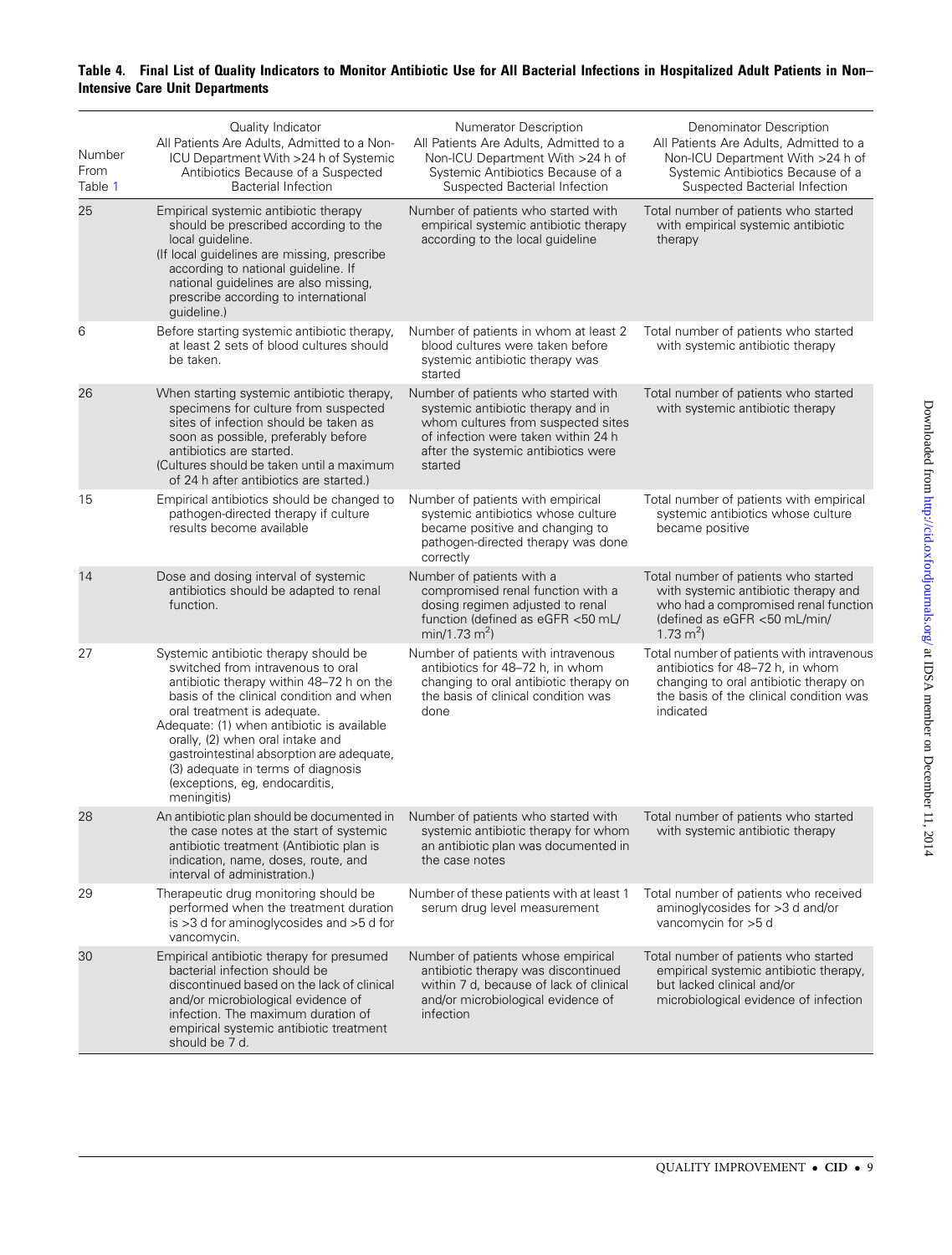| Number<br>From<br>Table 1 | Quality Indicator<br>All Patients Are Adults, Admitted to a Non-<br>ICU Department With >24 h of Systemic<br>Antibiotics Because of a Suspected<br>Bacterial Infection | Numerator Description<br>All Patients Are Adults, Admitted to a<br>Non-ICU Department With >24 h of<br>Systemic Antibiotics Because of a<br>Suspected Bacterial Infection | Denominator Description<br>All Patients Are Adults, Admitted to a<br>Non-ICU Department With >24 h of<br>Systemic Antibiotics Because of a<br>Suspected Bacterial Infection |
|---------------------------|------------------------------------------------------------------------------------------------------------------------------------------------------------------------|---------------------------------------------------------------------------------------------------------------------------------------------------------------------------|-----------------------------------------------------------------------------------------------------------------------------------------------------------------------------|
| 31                        | A current local antibiotic quideline should<br>be present in the hospital and an<br>evaluation whether an update should be<br>considered should be done every 3 y.     |                                                                                                                                                                           |                                                                                                                                                                             |
| 32                        | Local antibiotic quidelines should<br>correspond to the national antibiotic<br>quidelines, but should deviate based on<br>local resistance patterns.                   |                                                                                                                                                                           |                                                                                                                                                                             |

Abbreviations: eGFR, estimated glomerular filtration rate; ICU, intensive care unit.

## **DISCUSSION**

To our knowledge, this is the first study that used the RAND modified Delphi method to systematically develop a concise set of generic QIs defining appropriate antibiotic use in the treatment of all bacterial infections in adult patients hospitalized at non-ICU departments.

Antibiotic stewardship programs are increasingly being implemented in hospitals to optimize antibiotic use. Most important in these programs tends to be the provision of guidelines and instructions for prescribers, but this alone will not be sufficient to bring about change and improvement of antibiotic use [\[17](#page-10-0)]. Our set of generic QIs provides important parameters that can be used to measure the various steps in the process of antibiotic use on patient level—as described with our QIs—along the entire antibiotic pathway. These QIs enable stewardship teams to determine for which steps along the antibiotic pathway there is room for improvement, and to set priorities for targeted improvement actions in their specific hospital. The effectiveness of these actions can, again, be measured using the QIs. In this manner, a quality system can be introduced in hospitals to continuously self-monitor and improve the appropriateness of antibiotic use. Of course, our QIs can also be used by groups of hospitals for benchmarking inpatient hospital QI performance to further improve antibiotic use.

The generic set contains 11 QIs describing appropriate antibiotic use, from start to discontinuation of antibiotics. All indicators received a high score in the first questionnaire round. We also asked the panel members to rank this complete set, to see if there was a hierarchy within this set of QIs. The results shows that taking cultures, prescribing empirical therapy according to the guideline, and streamlining antibiotic therapy received the highest scores.

Our study has several strengths. First, the set of QIs was specifically designed for hospitalized patients. The European Surveillance of Antimicrobial Consumption developed QIs to measure appropriate outpatient antibiotic use in Europe [[12,](#page-10-0) [18](#page-10-0)]. However, this set was not designed to measure the appropriateness of antibiotic use in individual patients. Second, we used the Delphi procedure, where scientific evidence is combined with expert opinion, which is well known and described in other studies [\[10](#page-10-0), [11,](#page-10-0) [19](#page-10-0)]. The application of this systematic and rigorous consensus method for indicator development resulted in indicators with high content validity. Recently, 2 reviews were published on methods for developing QIs, and the use and reporting of the Delphi method. Both reviews reported a substantial variety among studies [[20,](#page-10-0) [21\]](#page-10-0). Boulkedid and colleagues developed practical guidelines for using the RAND modified Delphi technique, and our procedure is consistent with these guidelines [\[20](#page-10-0)].

Another strength was the multidisciplinary expert panel, which was an international panel in which all the main specialities involved in antibiotic treatment were represented. This resulted in a diversity of practices and opinions, which strengthens the results of the Delphi procedure. In addition, both the scientific literature search and the expert panel were international. We therefore believe these QIs represent a valid set that can be used internationally.

This study also has some limitations. Twenty-nine percent of the experts attended the panel meeting. All attendees were Dutch because of logistical reasons. Nevertheless, the response rates of the first and second questionnaire were 94% and 100%, respectively, which is very high. An extensive summary with regard to the results from the consensus meeting was sent to all panel members, and they were asked to give their final remarks and approval for the added and rephrased potential QIs. Because the entire panel returned the second questionnaire, we believe that an incomplete attendance did not undermine the validity of the results.

Another potential limitation was that none of the QIs had "grade  $1$ " evidence (Tables  $1-3$ ). This is, however, exactly the